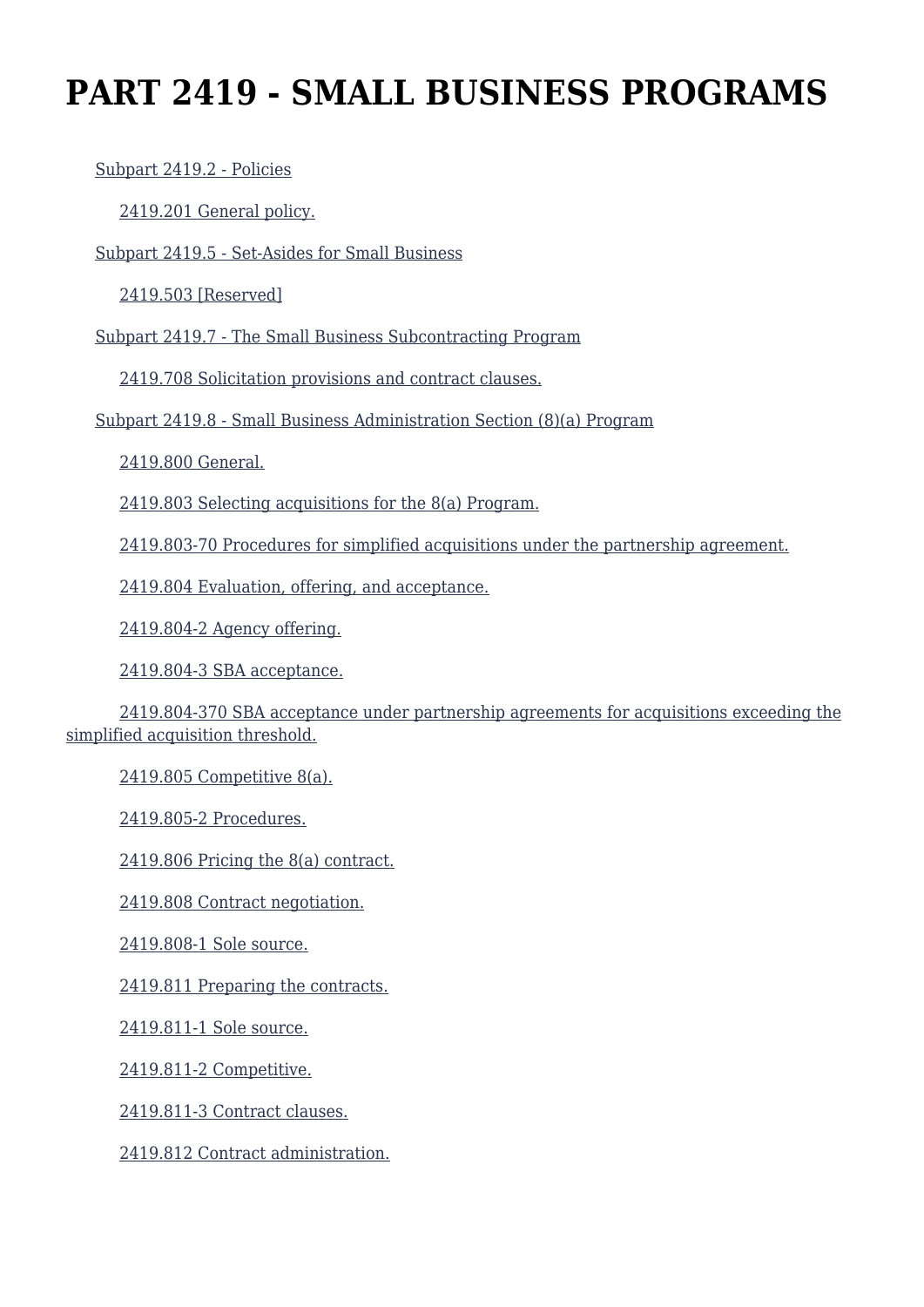# **Subpart 2419.2 - Policies**

#### **2419.201 General policy.**

(d) The Director of HUD's Office of Small and Disadvantaged Business Utilization (OSDBU) is responsible for the administration of the HUD small business program and for performing all functions and duties prescribed in FAR 19.201(d). This includes Department-wide responsibility for developing, implementing, executing, and managing these programs; providing advice on these programs; and representing HUD before other government agencies on matters primarily affecting small, small disadvantaged, and women-owned small business; HUBZone small business; veteranowned small business; and service-disabled veteran-owned small business concerns.

(e) The Director of OSDBU shall designate small business specialists who shall advise and assist HUD's contracting activity and small business concerns as described in paragraph (d) on all matters related to small business participation in HUD acquisitions. Small business specialists shall perform the following functions:

(1) Maintain a program designed to locate capable small-business sources as referenced in paragraph (d) of this section for current and future procurements;

(2) Coordinate inquiries and requests for advice from such businesses on procurement matters;

(3) Review proposed requirements for supplies and services, ensure that all such business concerns will be afforded an equitable opportunity to compete, and, as appropriate, initiate recommendation for small business or Section 8a set-asides (under the Small Business Act);

(4) Take action to ensure the availability of adequate specifications and drawings, when necessary, to obtain participation by such businesses in a procurement;

(5) Review proposed procurements for possible breakout of items suitable for procurement from such businesses;

(6) Advise such businesses with respect to the financial assistance available under existing laws and regulations and assist such businesses in applying for financial assistance;

(7) Ensure that adequate records are maintained and accurate reports are prepared concerning such businesses participation in the procurement program;

(8) Make available to SBA copies of solicitations, when requested, and

(9) Act as liaison between the Contracting Officer and the appropriate SBA office in connection with set-asides, certificates of competency, size classification, and any other matter in which the small business program may be involved.

# **Subpart 2419.5 - Set-Asides for Small Business**

#### **2419.503 [Reserved]**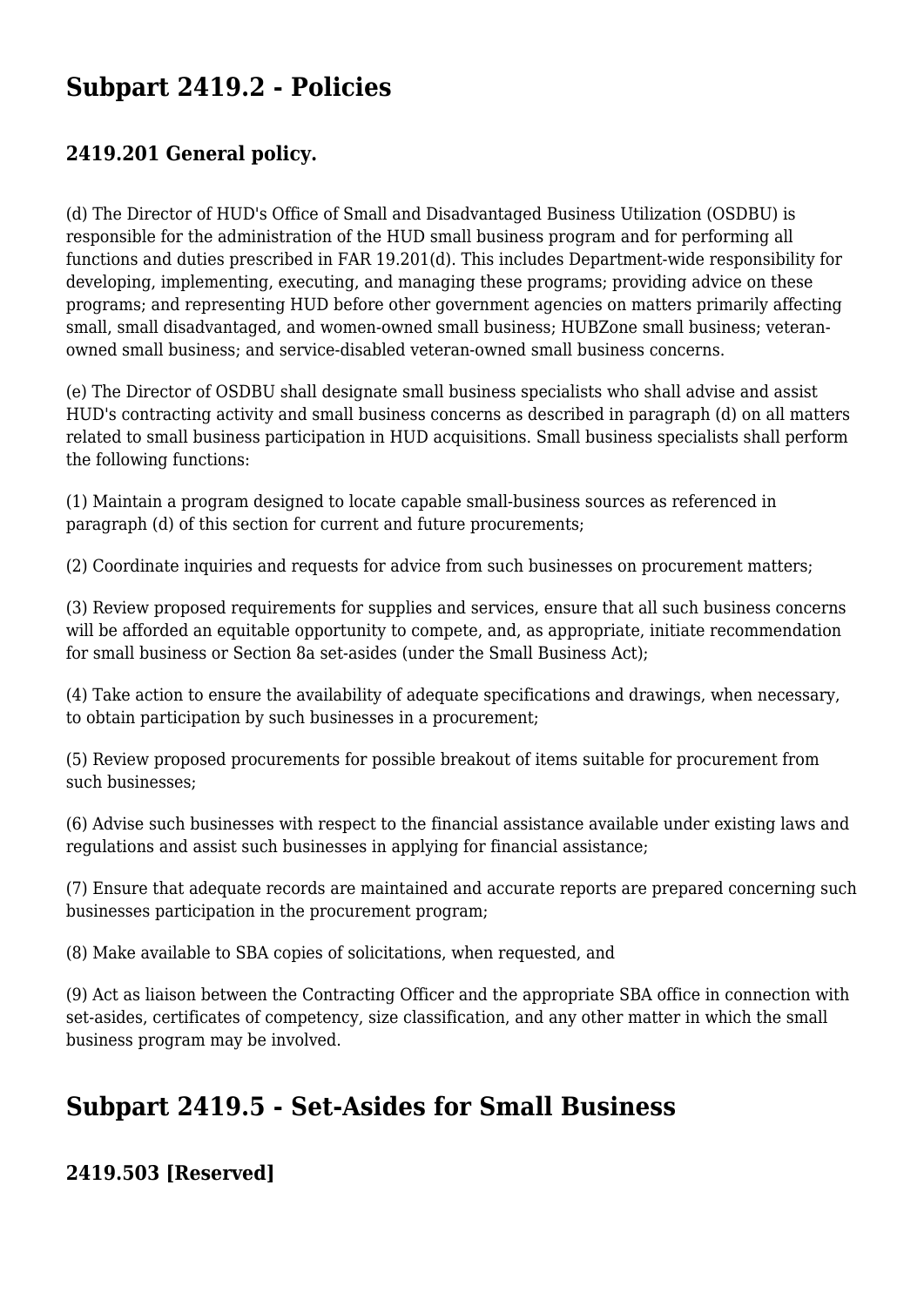# **Subpart 2419.7 - The Small Business Subcontracting Program**

#### **2419.708 Solicitation provisions and contract clauses.**

(b) The contracting officer shall insert clause at [2452.219-73,](https://origin-www.acquisition.gov/%5Brp:link:hudar-part-2452%5D#Section_2452_219_73_T48_60955371126) "Incorporation of Subcontracting Plan," in solicitations and contracts when a subcontracting plan is required. The contracting officer shall insert the provision at [2452.219-74,](https://origin-www.acquisition.gov/%5Brp:link:hudar-part-2452%5D#Section_2452_219_74_T48_60955371127) "Small Business Subcontracting Goals," in solicitations for contracts that are required to include the FAR clauses at 52.219-8, "Utilization of Small Business Concerns," and 52.219-9, "Small Business Subcontracting Plan."

(d) The contracting officer shall insert the provision at  $2452.219-70$ , Small Business Subcontracting Plan Compliance, in solicitations for contracts that are expected to exceed the dollar thresholds set forth at FAR 19.702 and are required to include the clause at FAR 52.219-9, Small Business Subcontracting Plan.

# **Subpart 2419.8 - Small Business Administration Section (8)(a) Program**

## **2419.800 General.**

(f) By Partnership Agreement between the SBA and HUD, the SBA delegated to HUD's Senior Procurement Executive its authority under paragraph 8(a)(1)(A) of the Small Business Act (5 U.S.C. 637(a)) to enter into 8(a) prime contracts, and its authority under 8(a)(1)(B) of the Small Business Act to award the performance of those contracts to eligible 8(a) Program participants. Under the Partnership Agreement, a contract may be awarded directly to an 8(a) firm on either a sole-source or competitive basis. The SBA reserves the right to withdraw the delegation issued as a result of the Partnership Agreement; however, any such withdrawal shall have no effect on contracts already awarded under the Partnership Agreement.

#### **2419.803 Selecting acquisitions for the 8(a) Program.**

#### **2419.803-70 Procedures for simplified acquisitions under the partnership agreement.**

(a) HUD contracting officers may use the procedures of FAR part 13 and HUDAR part 2413 to make purchases not exceeding the simplified acquisition threshold from 8(a) Participants. The following apply to such acquisitions:

(1) Neither offering letters to, nor acceptance letters from the SBA are required.

(2) The contracting officer will use the Central Contractor Registration (CCR) database on the Internet (*<http://www.ccr.gov>*) to establish that the selected 8(a) firm is a current program participant.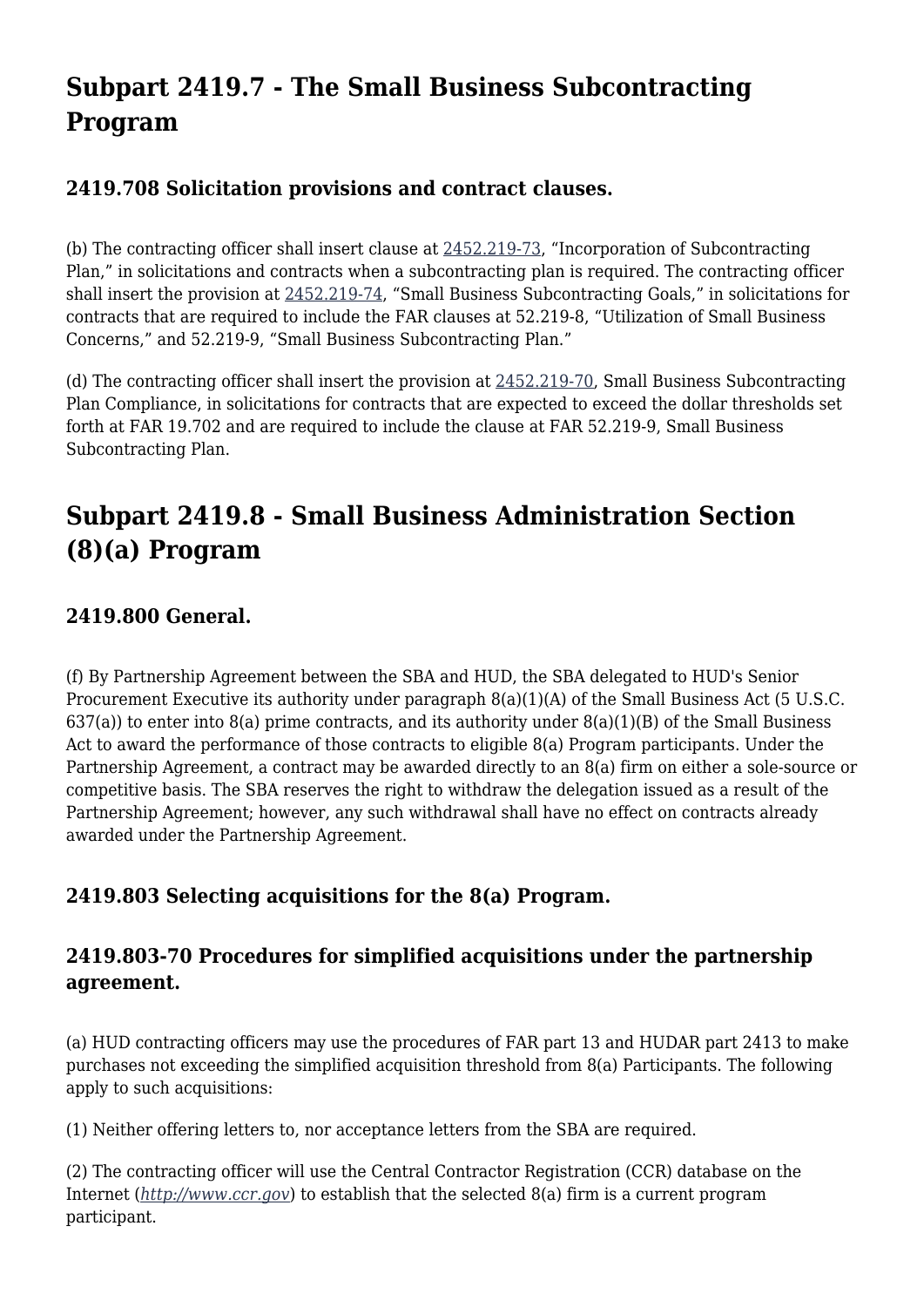(b) Once an 8(a) contractor has been identified, the contracting officer will establish the price with the selected 8(a) contractor.

(c) For acquisitions requiring an award document (e.g., purchase order), the contracting officer will:

(1) Prepare and issue an award document in accordance with the applicable provisions of FAR part 13 and HUDAR part 2413. The applicable clauses prescribed in [2419.811-3](https://origin-www.acquisition.gov/%5Brp:link:hudar-part-2419%5D#Section_2419_811_3_T48_60951174116) shall be included in the award document. The contracting officer will issue the award document directly to the 8(a) firm; and

(2) Forward to the SBA District Office serving the 8(a) firm a copy of the award document within 5 days after the award is issued.

## **2419.804 Evaluation, offering, and acceptance.**

## **2419.804-2 Agency offering.**

(d) When applicable, the notification must identify that the offering is in accordance with the Partnership Agreement identified in [2419.800](https://origin-www.acquisition.gov/%5Brp:link:hudar-part-2419%5D#Section_2419_800_T48_6095117411).

## **2419.804-3 SBA acceptance.**

## **2419.804-370 SBA acceptance under partnership agreements for acquisitions exceeding the simplified acquisition threshold.**

(a) The following procedures apply to the acceptance of requirements covered by the Partnership Agreement for acquisitions that exceed the simplified acquisition threshold.

(1) The SBA's decision whether to accept the requirement will be transmitted to HUD in writing within 5 working days of receipt of the offer.

(2) The SBA may request, and HUD may grant, an extension beyond the 5-day limit.

(3) SBA's acceptance letters should be faxed or emailed to HUD.

(4) If HUD has not received an acceptance or rejection of the offering from SBA within 5 days of SBA's receipt of the offering letter, the contracting officer may assume that the requirement has been accepted and proceed with the acquisition.

(b) The contents of SBA's acceptance letter shall be limited to the eligibility of the recommended 8(a) contractor.

# **2419.805 Competitive 8(a).**

## **2419.805-2 Procedures.**

(b)(3) For requirements exceeding the simplified acquisition threshold that are processed under the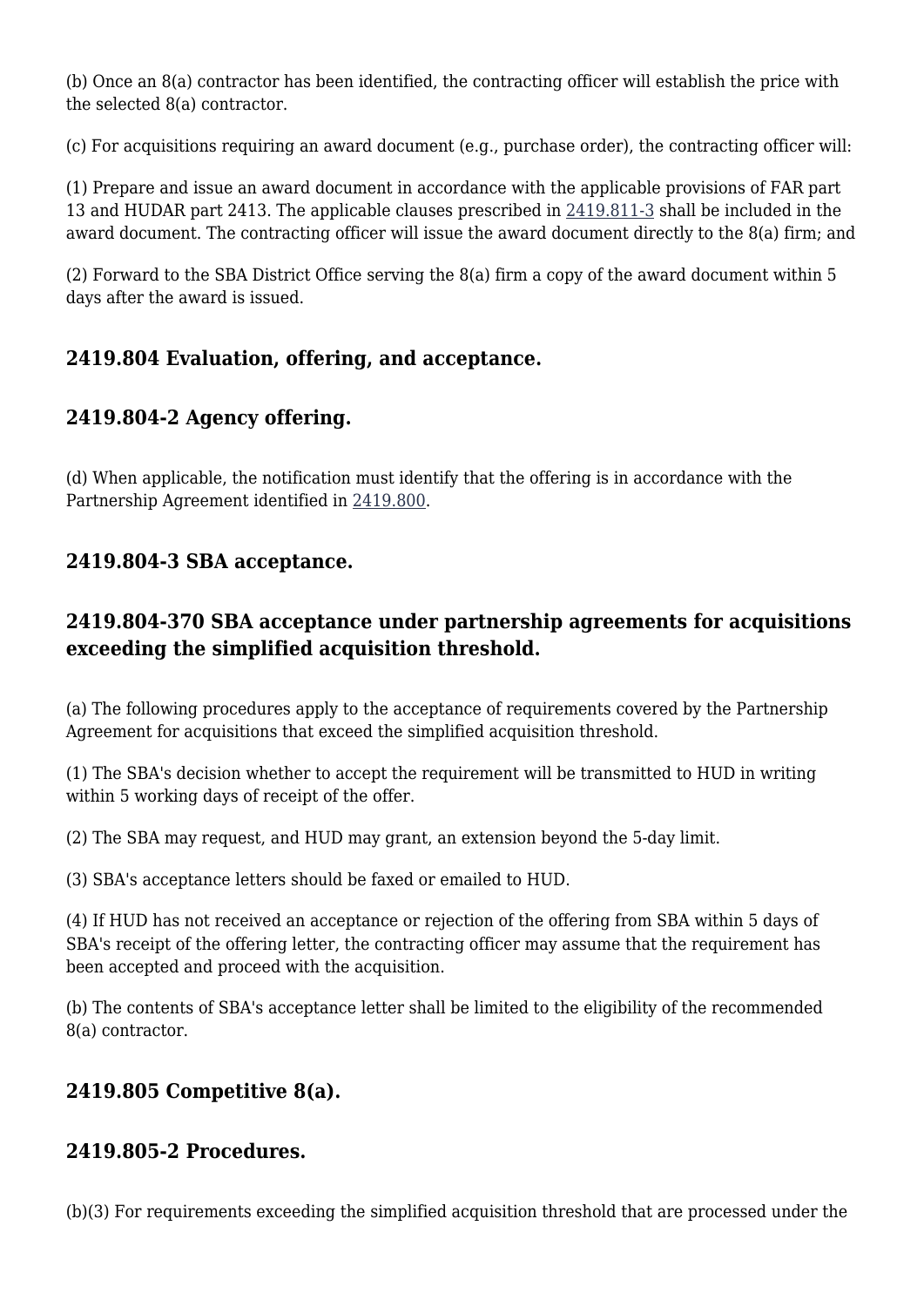Partnership Agreement cited in [2419.800](https://origin-www.acquisition.gov/%5Brp:link:hudar-part-2419%5D#Section_2419_800_T48_6095117411), the contracting officer shall submit the name, address, and telephone number of the low bidder (sealed bid requirements) or the apparent successful offeror (negotiated acquisitions) to the SBA Business Opportunity Specialist at the field office servicing the identified 8(a) firm. The SBA will determine the eligibility of the firm(s) and advise the contracting officer within 2 working days of the receipt of the request. If the firm is determined to be ineligible, the contracting officer will submit information on the next low offeror or next apparent successful offeror (as applicable) to the cognizant SBA field office.

#### **2419.806 Pricing the 8(a) contract.**

(a) For contracts awarded under the Partnership Agreement cited in [2419.800,](https://origin-www.acquisition.gov/%5Brp:link:hudar-part-2419%5D#Section_2419_800_T48_6095117411) when required by FAR subpart 15.4, the contracting officer shall obtain certified cost or pricing data directly from the 8(a) contractor.

#### **2419.808 Contract negotiation.**

#### **2419.808-1 Sole source.**

(a) If the acquisition is conducted under the Partnership Agreement cited in [2419.800](https://origin-www.acquisition.gov/%5Brp:link:hudar-part-2419%5D#Section_2419_800_T48_6095117411), the 8(a) contractor is responsible for negotiating with HUD within the time frame established by the contracting officer. If the 8(a) contractor does not negotiate within the established time frame, and HUD cannot allow additional time, HUD, after notification and approval by SBA, may proceed with the acquisition from other sources.

(b) If the acquisition is conducted under the Partnership Agreement cited in [2419.800,](https://origin-www.acquisition.gov/%5Brp:link:hudar-part-2419%5D#Section_2419_800_T48_6095117411) HUD is delegated the authority to negotiate directly with the 8(a) participant; however, if requested by the 8(a) participant, the SBA may participate in negotiations.

#### **2419.811 Preparing the contracts.**

#### **2419.811-1 Sole source.**

(e) If the award is to be made under the Partnership Agreement cited in [2419.800](https://origin-www.acquisition.gov/%5Brp:link:hudar-part-2419%5D#Section_2419_800_T48_6095117411), the contracting officer shall prepare the instrument to be awarded to the 8(a) firm in accordance with the normal HUD procedures for non-8(a) contracts, except for the following:

(1) The award form shall cite 41 U.S.C. 253(c)(5) and 15 U.S.C. 637(a) as the authority for use of other than full and open competition.

(2) The contracting officer shall include appropriate contract clauses, as necessary, to reflect that the acquisition is an 8(a) contract awarded under the authority of the Partnership Agreement cited in [2419.800](https://origin-www.acquisition.gov/%5Brp:link:hudar-part-2419%5D#Section_2419_800_T48_6095117411).

(3) The contracting officer shall include SBA's requirement number on the contract unless the acquisition does not exceed the simplified acquisition threshold.